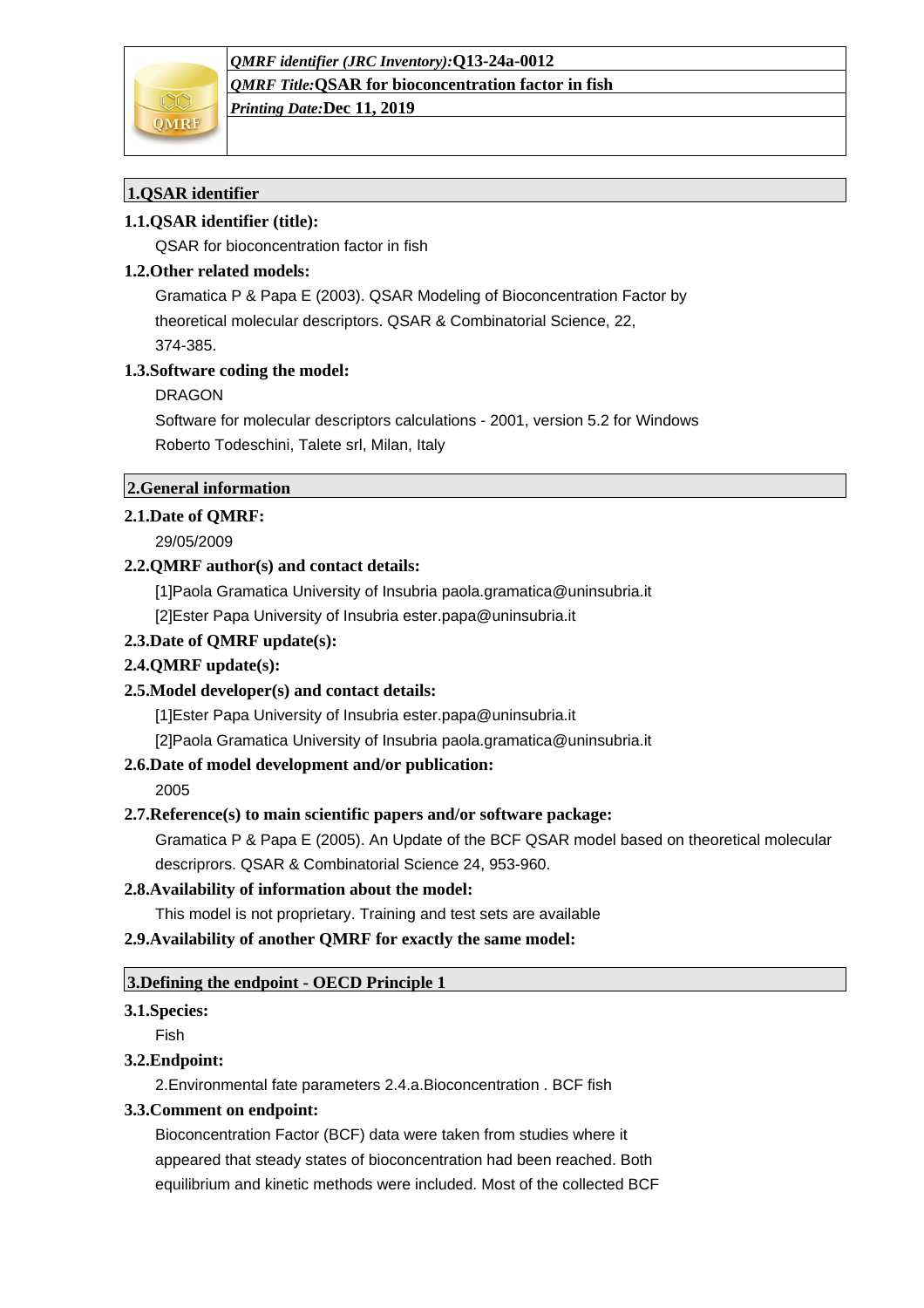data were obtained under flow conditions, while a few were determined from semi-static conditions. Test species related to several fish such as rainbow trout, guppies, fathead minnows, bluegill sunfish, golden ide, etc. There were differences in the lipid content and weight of the fish and exposure concentration and duration. The BCFs used in this study were measured basing on the total weight of fish.

#### **3.4.Endpoint units:**

**Dimensionless** 

### **3.5.Dependent variable:**

Logarithm of the Bioconcentration Factor (logBCF)

### **3.6.Experimental protocol:**

# **3.7.Endpoint data quality and variability:**

Experimentally determined BCF values for 238 non-ionic organic compounds were collected from an extensive literature review.

### **4.Defining the algorithm - OECD Principle 2**

# **4.1.Type of model:**

**OSAR** 

## **4.2.Explicit algorithm:**

multilinear regression QSAR

LogBCF= -1.01 (?0.35) + 2.53 (?0.13)<sup>V</sup>I<sup>M</sup>D Deg

- 1.02 (?0.12)HIC - 0.46 (?0.04)nHAcc - 1.13 (?0.18)GATS1e - 1.70

(?0.34)MATS1p

## **4.3.Descriptors in the model:**

[1]IDDM 2D descriptor, the mean information content of the distance degree magnitude of Bonchev [2]nHAcc number of atom acceptors in the hydrogen bonds

[3]MATS1p Moran 2D-autocorrelation

[4]GATS1e Geary 2D-autocorrelation

[5]HIC 3D GETAWAY - mean information content on leverage magnitude

### **4.4.Descriptor selection:**

A total of 1202 molecular descriptors of different kinds were calculated to describe the chemical diversity of the compounds.When there was more than 97% pair-wise correlation, one variable was deleted. The Genetic Algorithm (GA) was applied to a final set of 512 descriptors for variable selection

### **4.5.Algorithm and descriptor generation:**

Multiple linear regression (OLS) was applied to generate the QSAR model. Descriptors were generated by DRAGON software. The input files for descriptor calculation contain information on atom and bond types, connectivity, partial charges and atomic spatial coordinates, relative to the minimum energy conformation of the molecule, and were obtained by the Molecular Mechanics method of Allinger (MM+) using the package HYPERCHEM.

# **4.6.Software name and version for descriptor generation:**

#### DRAGON

Software for molecular descriptors calculations - 2001, version 5.2 for Windows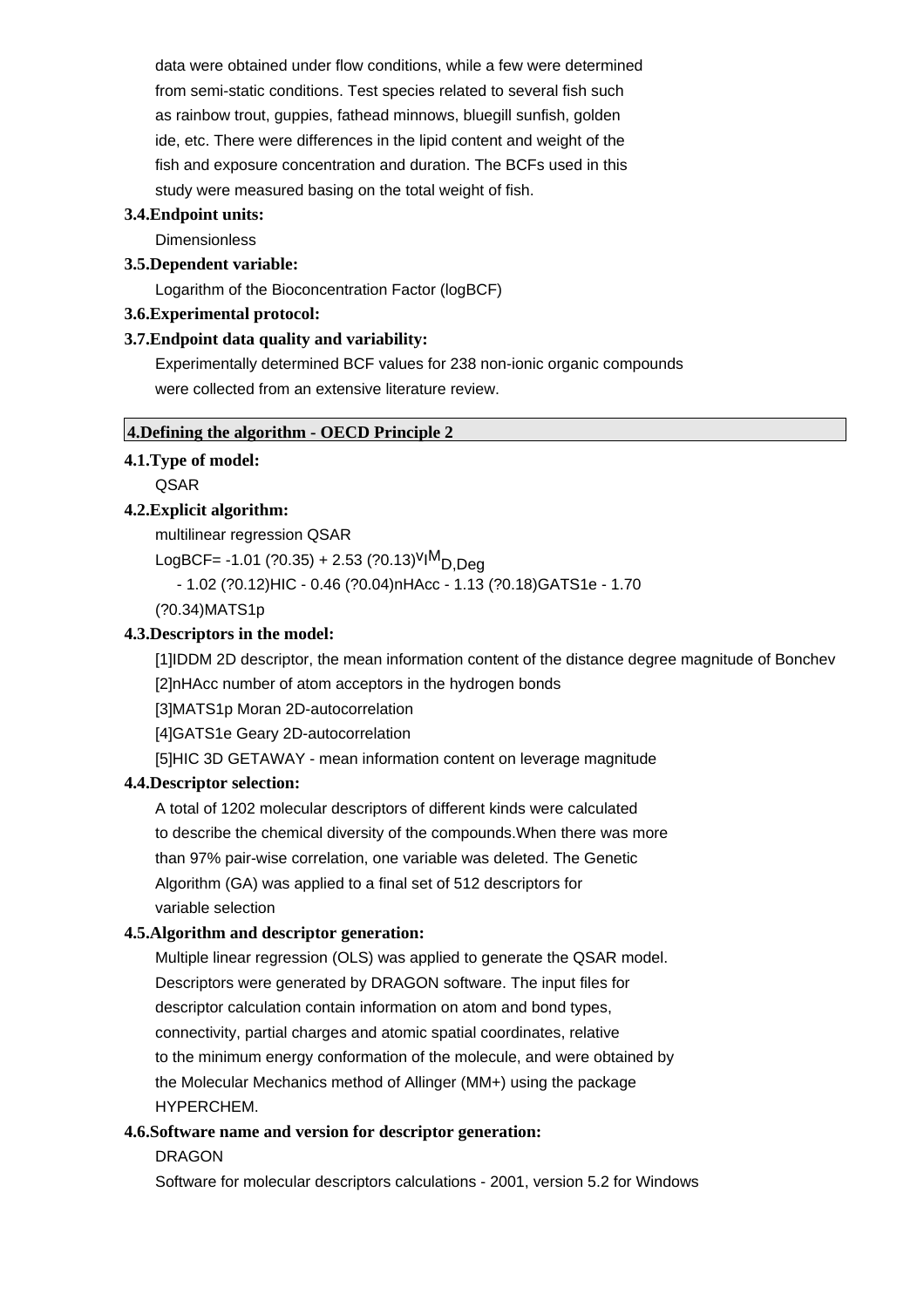Roberto Todeschini, Talete srl, Milan, Italy

#### **4.7.Chemicals/Descriptors ratio:**

179 chemicals / 5 descriptors = 35.8

### **5.Defining the applicability domain - OECD Principle 3**

### **5.1.Description of the applicability domain of the model:**

High leverage compounds (training set): tetrachloromethane, 2-methyl-4,6-dinitrophenol, hexachloroethane, tetrachloroethylene, ethyl acetate

Structural Outliers: octachlorodibenzofuran.

No chemicals in the validation set were identified as being outside the structural-response domain of the model.

The AD of the model covers different chemical classes: halogenated benzenes, chlorinated biphenyls, chlorinated naphthalenes, chlorinated aliphatic hydrocarbons, monocyclic aromatic hydrocarbons, polycyclic aromatic hydrocarbons, chlorinated dibenzo-dioxins, chlorinated dibenzofurans, phenols, anilines, phthalates, carbonates, phosphates, esters, ethers and nitroaromatics.

### **5.2.Method used to assess the applicability domain:**

The structural AD of the model was checked by leverage approach (chemicals structurally very influential in determining model parameters have leverage value (hat) greater than 3p'/n (h\*), where p' is the number of the model variables plus one, and n is the number of the objects used to calculate the model). Outliers for the response were identified by analysis of the standardised residuals (values higher than 2.5 standard deviation units).

### **5.3.Software name and version for applicability domain assessment:**

MOBY-DIGS MOdels by Descriptors In Genetic Selection - ver. 1 - beta for windows, Talete srl, Milan, Italy.

Calculation of the hat values (leverages)

Roberto Todeschini

Excel

Calculation of standardised residuals

### **5.4.Limits of applicability:**

High leverage compounds: hat value > 0.1 Outliers for the response: standardised residuals > 2.5 standard deviation units

# **6.Internal validation - OECD Principle 4**

# **6.1.Availability of the training set:**

Yes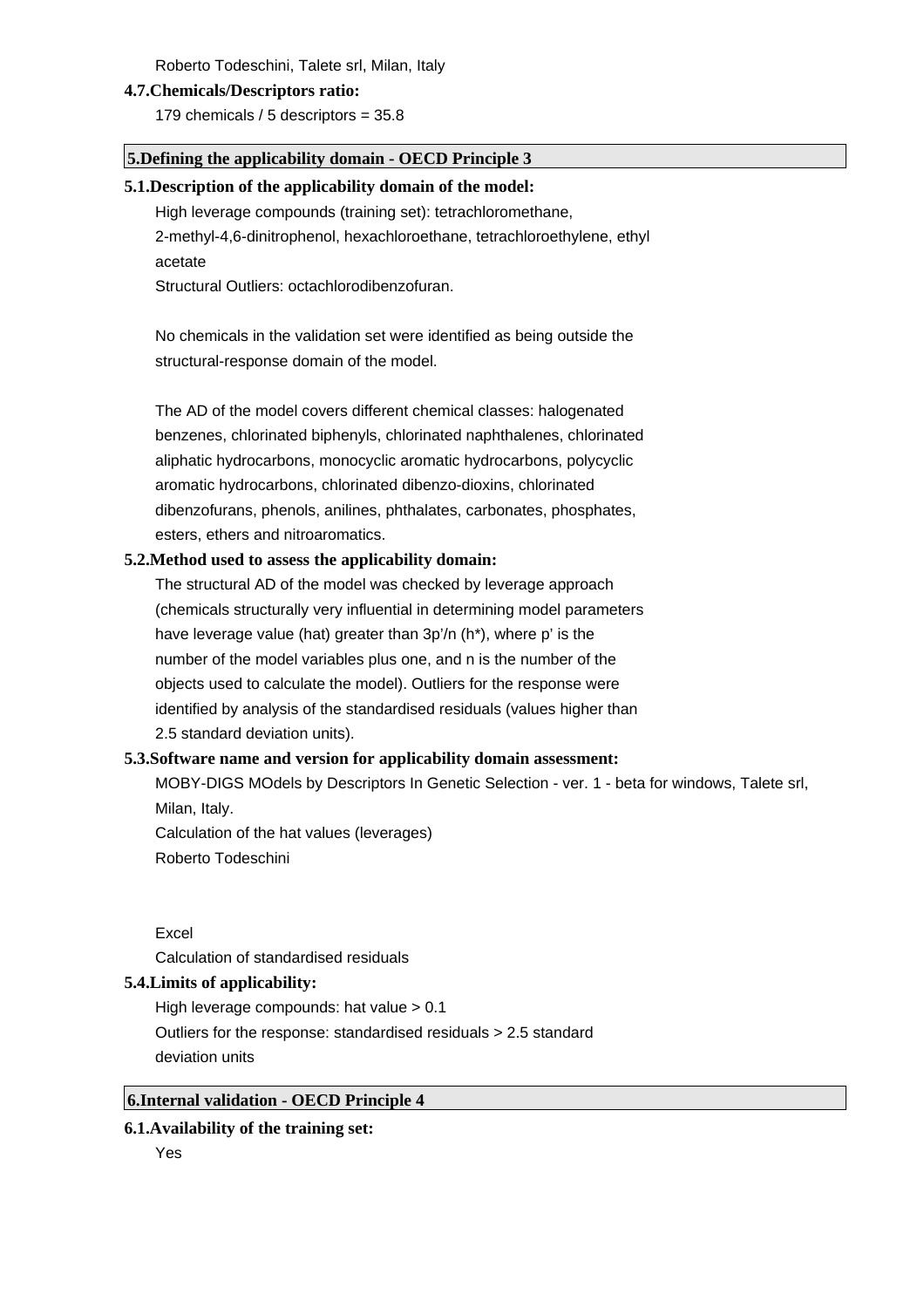### **6.2.Available information for the training set:**

CAS RN: Yes Chemical Name: Yes Smiles: No Formula: No INChI: No MOL file: No **6.3.Data for each descriptor variable for the training set:** All **6.4.Data for the dependent variable for the training set:** All **6.5.Other information about the training set:** 238 compounds **6.6.Pre-processing of data before modelling:** BCF data were transformed into logarithmic units (logBCF) **6.7.Statistics for goodness-of-fit:**  $n_{\text{training}}$ =179, R<sup>2</sup>=80.7%, s=0.57, F<sub>173</sub>=146.9, SDEP=0.58, SDEC=0.56, RMSE (training. set)=0.56 RMSE (cross-val. set)=0.58 **6.8.Robustness - Statistics obtained by leave-one-out cross-validation:** Q<sup>2</sup>LOO=79.6%, **6.9.Robustness - Statistics obtained by leave-many-out cross-validation:** Q<sup>2</sup>LMO25%=<sup>79%,Q2</sup>LMO50%<sup>=78.2%,</sup> **6.10.Robustness - Statistics obtained by Y-scrambling:**  $R^2$ <sub>yscr</sub> = 0.03 **6.11.Robustness - Statistics obtained by bootstrap:** Q<sup>2</sup>BOOT=79.1%, **6.12.Robustness - Statistics obtained by other methods: 7.1.Availability of the external validation set:** Yes **7.2.Available information for the external validation set:** CAS RN: Yes Chemical Name: Yes Smiles: No Formula: No INChI: No MOL file: No **7.3.Data for each descriptor variable for the external validation set:** All **7.4.Data for the dependent variable for the external validation set:** All **7.5.Other information about the external validation set: 7.External validation - OECD Principle 4**

59 compounds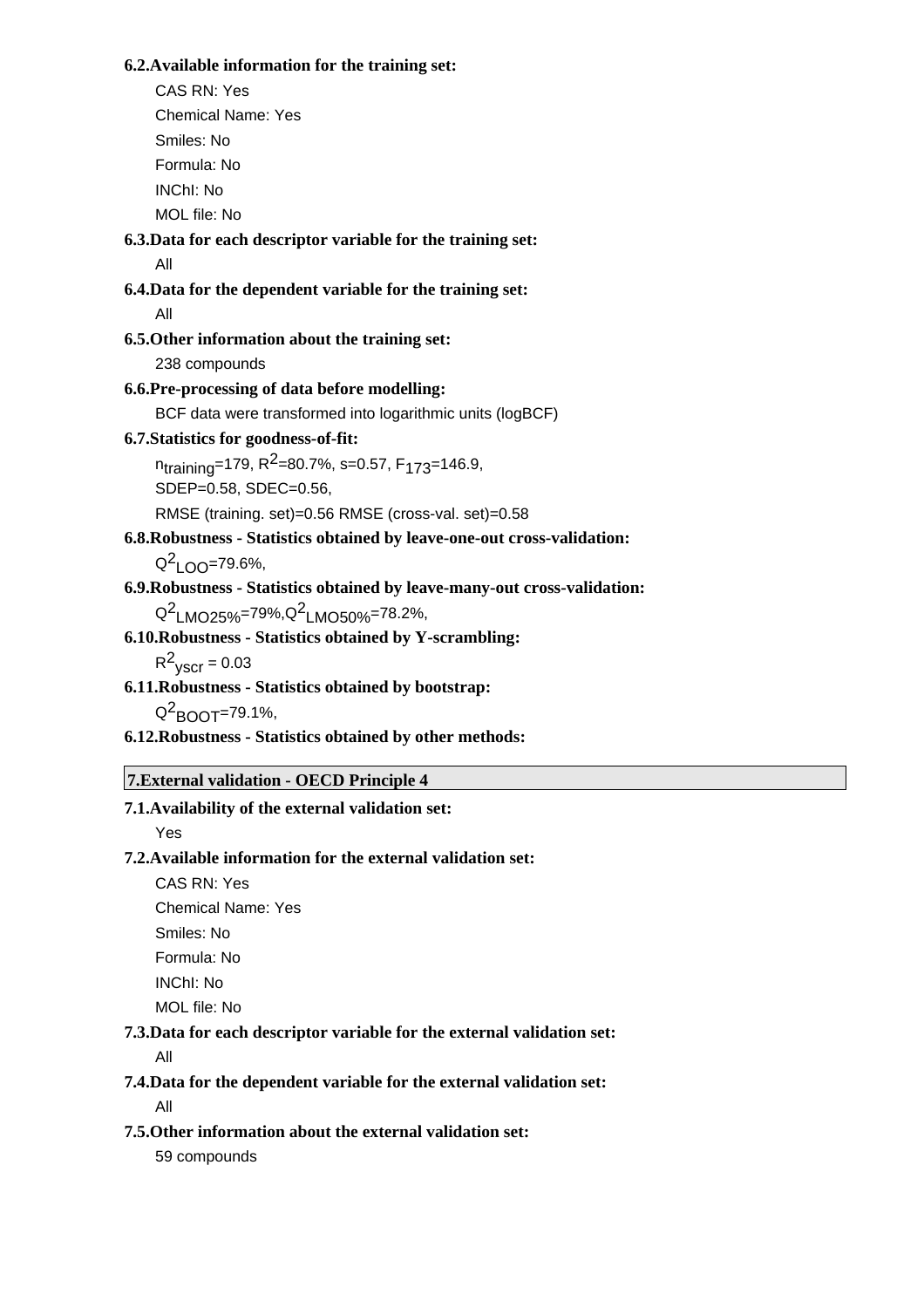### **7.6.Experimental design of test set:**

The splitting of the original dataset into a training set of 179 chemicals representative of the entire data set and a validation set of 59 chemicals was obtained by applying the Experimental Design procedure D-Optimal Design (DOLPHIN Software).This procedure provides a strategy for selecting the most dissimilar molecular structures in a data set, thus, the chemicals in the training set represent the breadth, or variety, of all existing chemicals within that domain (i.e. diversity) and the test set is within the training set domain.

# **7.7.Predictivity - Statistics obtained by external validation:**

Q<sup>2</sup>EXT=86.4%; R<sup>2</sup>EXT=90.5%;

RMSE (validation set)=0.57

## **7.8.Predictivity - Assessment of the external validation set:**

The splitting was done on the basis of (complete) structural similarity information that is obtained from the molecular descriptors used in the GA and also taking into account the BCF response. The external validation set was sufficiently large and representative of the applicability domain.

**7.9.Comments on the external validation of the model:**

## **8.Providing a mechanistic interpretation - OECD Principle 5**

## **8.1.Mechanistic basis of the model:**

The model was developed by a statistical approach. No mechanistic basis was defined a priori.

# **8.2.A priori or a posteriori mechanistic interpretation:**

A posteriori mechanistic interpretation: the variables most frequently selected by Genetic Algorithm as the most informative to model the BCF were related to the molecular size of the chemical, to the chemical ability to form hydrogen bonds and to the distribution of polar atoms in the molecule.

The most important descriptors in the proposed model were IDDM, HIC and nHAcc. This highlights the relevant role of the aspects of molecular size, molecular complexity and hydrogen bonding capacity in BCF modelling. As expected, bigger molecules have a higher tendency to bioconcentrate, while those with a marked tendency towards hydrogen bonding tend to remain in the aqueous phase.

Note that hydrogen bonding descriptors were demonstrated to be related to BCF and included in QSAR models for the first time by Gramatica and Papa (2003).

The two autocorrelation descriptors that are the less important in the regression equation (MATS1p and GATS1e) bring information related to electronic properties which highlights the significance of the molecular polarity or polarizability for BCF.

### **8.3.Other information about the mechanistic interpretation:**